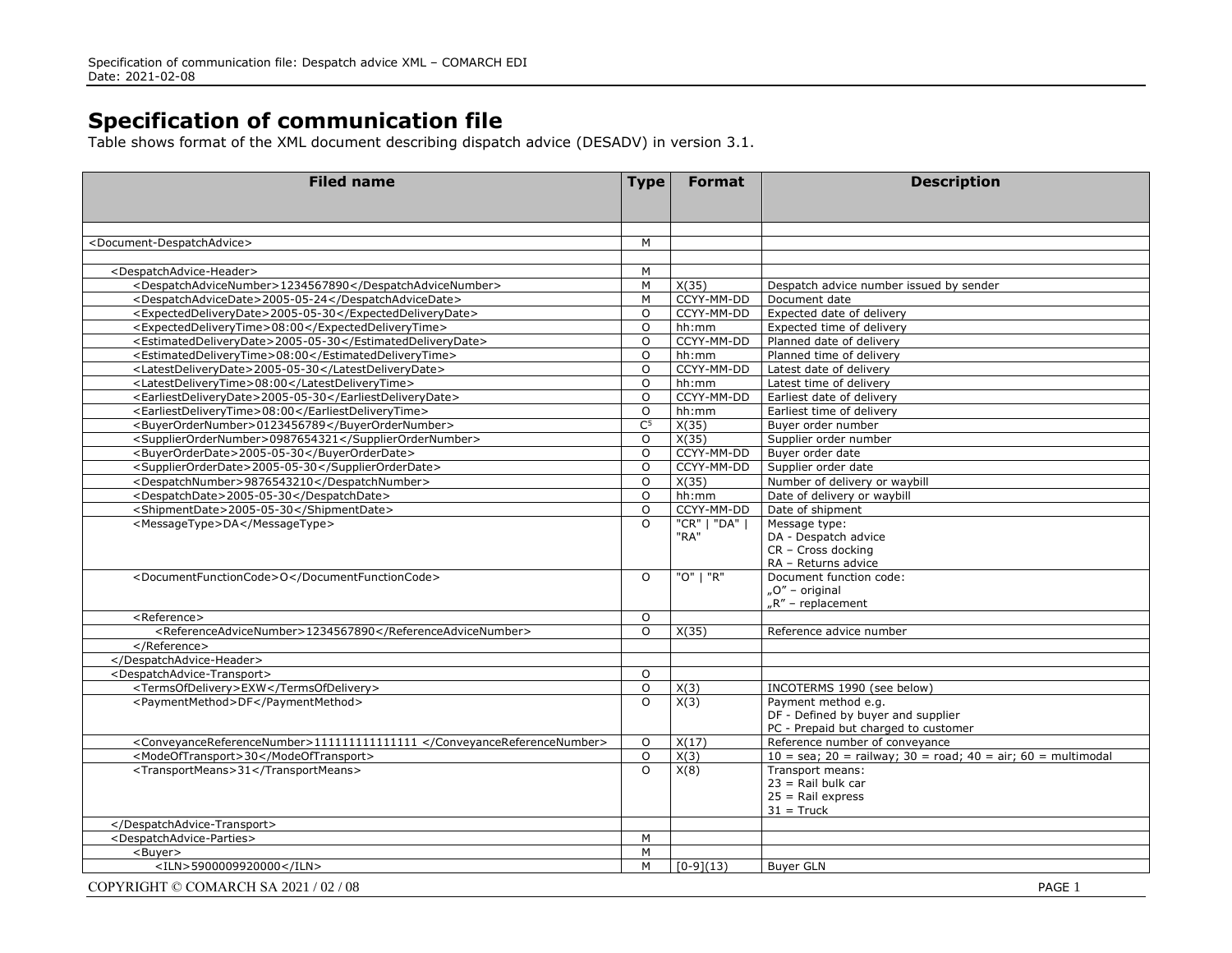| <b>Filed name</b>                                | <b>Type</b>    | <b>Format</b> | <b>Description</b>               |
|--------------------------------------------------|----------------|---------------|----------------------------------|
|                                                  |                |               |                                  |
| <taxid>777-77-77-777</taxid>                     | O              | X(35)         | Buyer tax identification code    |
| <codebyseller>11111111111111</codebyseller>      | $\Omega$       | X(35)         | Code by seller                   |
| <name>ABC</name>                                 | $\Omega$       | X(175)        | Bver name                        |
| <streetandnumber>Przemysłowa 5</streetandnumber> | $\circ$        | X(35)         | Street and number                |
| <cityname>Kraków</cityname>                      | $\circ$        | X(35)         | City name                        |
| <postalcode>30-009</postalcode>                  | $\Omega$       | X(9)          | Postal code                      |
| <country>PL</country>                            | $\Omega$       | X(3)          | Country (encode ISO 3166)        |
|                                                  |                |               |                                  |
| <seller></seller>                                | M              |               |                                  |
| <iln>8594050810006</iln>                         | M              | $[0-9](13)$   | Seller GLN                       |
| <taxid>777-77-77-777</taxid>                     | O              | X(35)         | Seller tax identification code   |
| <codebybuyer>11111111111111</codebybuyer>        | $\circ$        | X(35)         | Code by buyer                    |
| <name>ABC</name>                                 | $\Omega$       | X(175)        | Seller name                      |
| <streetandnumber>Przemysłowa 5</streetandnumber> | $\circ$        | X(35)         | Street and number                |
| <cityname>Kraków</cityname>                      | $\Omega$       | X(35)         | City name                        |
| <postalcode>30-009</postalcode>                  | $\Omega$       | X(9)          | Postal code                      |
| <country>PL</country>                            | $\circ$        | X(3)          | Country (encode ISO 3166)        |
| <phonenumber>12 222-22-22</phonenumber>          | $\circ$        | X(512)        | Phone number                     |
| <fax>12 222-22-22</fax>                          | $\circ$        | X(512)        | Fax number                       |
|                                                  |                |               |                                  |
| <deliverypoint></deliverypoint>                  | $\circ$        |               |                                  |
| <iln>5900009920000</iln>                         | M              | $[0-9](13)$   | Delivery point GLN               |
| <name>ABC</name>                                 | $\circ$        | X(175)        | Delivery point name              |
| <streetandnumber>Przemysłowa 5</streetandnumber> | $\circ$        | X(35)         | Street and number                |
| <cityname>Kraków</cityname>                      | $\Omega$       | X(35)         | City name                        |
| <postalcode>30-009</postalcode>                  | $\Omega$       | X(9)          | Postal code                      |
| <country>PL</country>                            | $\Omega$       | X(3)          | Country (encode ISO 3166)        |
|                                                  |                |               |                                  |
| <invoicee></invoicee>                            | $\Omega$       |               |                                  |
| <iln>8594050810006</iln>                         | M              | $[0-9](13)$   | Invoicee GLN                     |
| <taxid>777-77-77-777</taxid>                     | $\circ$        | X(35)         | Invoicee tax identification code |
|                                                  |                |               |                                  |
| <freightforwarder></freightforwarder>            | $\circ$        |               |                                  |
| <iln>9920000590000</iln>                         | M              | $[0-9](13)$   | Carrier GLN                      |
|                                                  |                |               |                                  |
| <sellerheadquarters></sellerheadquarters>        | O <sup>2</sup> |               |                                  |
| $<$ ILN>11111111111111                           | M              | $[0-9](13)$   | Seller headquarter GLN           |
| <name>ABC</name>                                 | $\Omega$       | X(175)        | Seller headquarter name          |
| <streetandnumber>Przemysłowa 5</streetandnumber> | $\Omega$       | X(35)         | Street and number                |
| <cityname>Kraków</cityname>                      | $\circ$        | X(35)         | City name                        |
| <postalcode>30-009</postalcode>                  | $\circ$        | X(9)          | Postal code                      |
| <country>PL</country>                            | $\Omega$       | X(3)          | Country (encode ISO 3166)        |
|                                                  |                |               |                                  |
| <shipfrom></shipfrom>                            | $\circ$        |               |                                  |
| $<$ ILN>1111111111111                            | M              | $[0-9](13)$   | Ship from GLN                    |
| <name>ABC</name>                                 | $\circ$        | X(175)        | Ship from name                   |
| <streetandnumber>Przemysłowa 5</streetandnumber> | O              | X(35)         | Street and number                |
| <cityname>Kraków</cityname>                      | $\Omega$       | X(35)         | City name                        |
| <postalcode>30-009</postalcode>                  | $\circ$        | X(9)          | Postal code                      |
| <country>PL</country>                            | $\circ$        | X(3)          | Country (encode ISO 3166)        |
|                                                  |                |               |                                  |
|                                                  |                |               |                                  |
| COPYRIGHT © COMARCH SA 2021 / 02 / 08            |                |               | PAGE 2                           |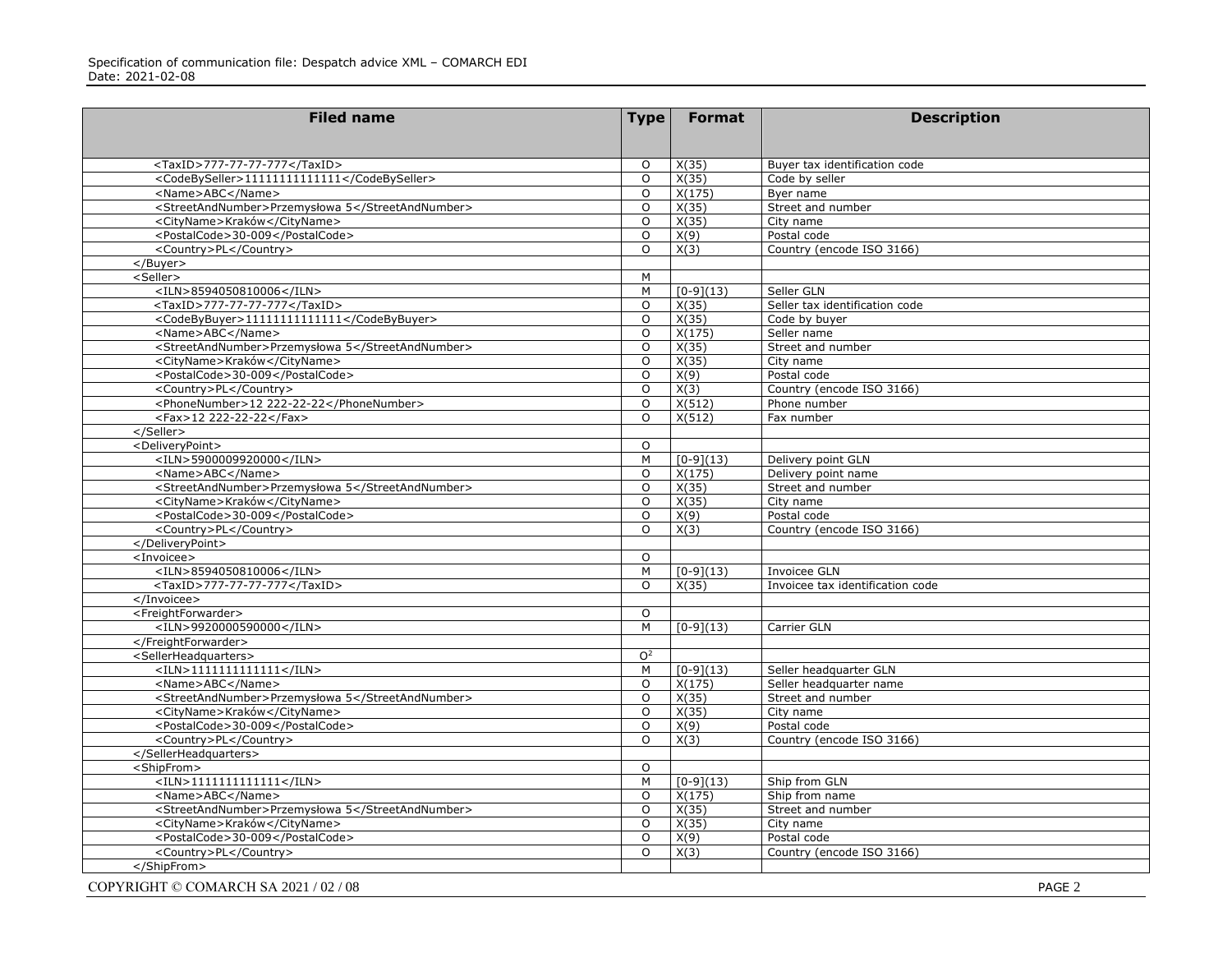| $\Omega$<br><shipper><br/><math>&lt;</math>ILN&gt;11111111111111<br/>Shipper GLN<br/>M<br/><math>[0-9](13)</math><br/><name>ABC</name><br/><math>\Omega</math><br/>X(175)<br/>Shippe name<br/><streetandnumber>Przemysłowa 5</streetandnumber><br/>X(35)<br/>Street and number<br/><math>\circ</math><br/><cityname>Kraków</cityname><br/>X(35)<br/><math>\Omega</math><br/>City name<br/><postalcode>30-009</postalcode><br/>X(9)<br/>Postal code<br/><math>\Omega</math><br/>Country (encode ISO 3166)<br/><country>PL</country><br/>X(3)<br/><math>\Omega</math><br/></shipper><br><ultimatecustomer><br/><math>\circ</math><br/><math>&lt;</math>ILN&gt;11111111111111<br/><math>[0-9](13)</math><br/>Final recepient GLN<br/>M<br/><name>ABC</name><br/><math>\Omega</math><br/>X(175)<br/>Final recepient name<br/><streetandnumber>Przemysłowa 5</streetandnumber><br/><math>\circ</math><br/>X(35)<br/>Street and number<br/><cityname>Kraków</cityname><br/><math>\circ</math><br/>X(35)<br/>City name<br/><postalcode>30-009</postalcode><br/>O<br/>X(9)<br/>Postal code<br/><country>PL</country><br/>X(3)<br/>Country (encode ISO 3166)<br/><math>\Omega</math><br/></ultimatecustomer><br><sender><br/><math>\circ</math><br/><math>&lt;</math>ILN&gt;1111111111111<br/><math>[0-9](13)</math><br/>Sender ILN<br/>М<br/><taxid>111122223344</taxid><br/><math>\Omega</math><br/>X(13)<br/>Sender VAT registration number<br/>X(175)<br/><name>ABC</name><br/><math>\circ</math><br/>Sender name<br/><streetandnumber>Przemysłowa 5</streetandnumber><br/>X(35)<br/>Street and number<br/><math>\circ</math><br/><cityname>Kraków</cityname><br/><math>\circ</math><br/>X(35)<br/>City name<br/><postalcode>30-009</postalcode><br/>X(9)<br/>Postal code<br/><math>\Omega</math><br/>X(9)<br/><country>PL</country><br/>Country (encode ISO 3166)<br/><math>\Omega</math><br/></sender><br><receiver><br/><math>\Omega</math><br/><math>&lt;</math>ILN&gt;11111111111111<br/><math>[0-9](13)</math><br/>M<br/><b>Receiver ILN</b><br/><taxid>111122223344</taxid><br/><math>\Omega</math><br/>X(13)<br/>Receiver VAT registration number<br/><name>ABC</name><br/>X(175)<br/><math>\circ</math><br/>Receiver name<br/><streetandnumber>Przemysłowa 5</streetandnumber><br/>X(35)<br/><math>\Omega</math><br/>Street and number<br/><cityname>Kraków</cityname><br/><math>\circ</math><br/>X(35)<br/>City name<br/><postalcode>30-009</postalcode><br/>X(9)<br/>Postal code<br/><math>\Omega</math><br/><country>PL</country><br/>X(9)<br/>Country (encode ISO 3166)<br/>O<br/></receiver><br><br><despatchadvice-consignment><br/>M<br/>Consignment<br/><packing-sequence><br/>M[n]<br/>Packing sequence<br/><packing-reference><br/><math>\circ</math><br/>M<sup>3</sup><br/><packageid>2</packageid><br/>N<sub>0</sub><br/>Package Id<br/>N<sub>0</sub><br/><parentid>1</parentid><br/>C<sup>4</sup><br/>Parent Id<br/><math>\Omega</math><br/>N<sub>0</sub><br/>Package number<br/><packagenumber>4</packagenumber><br/><packagetype>201</packagetype><br/>X(35)<br/><math>\Omega</math><br/>Package type e.g.:<br/>09 - Returnable pallet<br/>201 - Pallet ISO / EURO pallet<br/><math>CT - Carton</math><br/>"33E"   "34E"<br/>Marking type:<br/><markingtype>33E</markingtype><br/><math>\Omega</math><br/>33E - SSCC Code<br/>34E - EAN Code<br/>Serial shipping container code<br/><serialnumber>1</serialnumber><br/><math>\circ</math><br/>X(35)<br/><additionalinstructions>AdditionalInstructionsHere</additionalinstructions><br/><math>\circ</math><br/>X(35)<br/>Additional instructions<br/><measurements><br/><math>\Omega</math></measurements></packing-reference></packing-sequence></despatchadvice-consignment> | <b>Filed name</b> | <b>Type</b> | <b>Format</b> | <b>Description</b> |
|---------------------------------------------------------------------------------------------------------------------------------------------------------------------------------------------------------------------------------------------------------------------------------------------------------------------------------------------------------------------------------------------------------------------------------------------------------------------------------------------------------------------------------------------------------------------------------------------------------------------------------------------------------------------------------------------------------------------------------------------------------------------------------------------------------------------------------------------------------------------------------------------------------------------------------------------------------------------------------------------------------------------------------------------------------------------------------------------------------------------------------------------------------------------------------------------------------------------------------------------------------------------------------------------------------------------------------------------------------------------------------------------------------------------------------------------------------------------------------------------------------------------------------------------------------------------------------------------------------------------------------------------------------------------------------------------------------------------------------------------------------------------------------------------------------------------------------------------------------------------------------------------------------------------------------------------------------------------------------------------------------------------------------------------------------------------------------------------------------------------------------------------------------------------------------------------------------------------------------------------------------------------------------------------------------------------------------------------------------------------------------------------------------------------------------------------------------------------------------------------------------------------------------------------------------------------------------------------------------------------------------------------------------------------------------------------------------------------------------------------------------------------------------------------------------------------------------------------------------------------------------------------------------------------------------------------------------------------------------------------------------------------------------------------------------------------------------------------------------------------------------------------------------------------------------------------------------------------------------------------------------------------------------------------------------------------------------------------------------------------------------------------------------------------------------------------------------------------------------------------------------------------------------------------------------------------------------------------------------------------------------------------------------------------------------------------------------------------------------------------------|-------------------|-------------|---------------|--------------------|
|                                                                                                                                                                                                                                                                                                                                                                                                                                                                                                                                                                                                                                                                                                                                                                                                                                                                                                                                                                                                                                                                                                                                                                                                                                                                                                                                                                                                                                                                                                                                                                                                                                                                                                                                                                                                                                                                                                                                                                                                                                                                                                                                                                                                                                                                                                                                                                                                                                                                                                                                                                                                                                                                                                                                                                                                                                                                                                                                                                                                                                                                                                                                                                                                                                                                                                                                                                                                                                                                                                                                                                                                                                                                                                                                                   |                   |             |               |                    |
|                                                                                                                                                                                                                                                                                                                                                                                                                                                                                                                                                                                                                                                                                                                                                                                                                                                                                                                                                                                                                                                                                                                                                                                                                                                                                                                                                                                                                                                                                                                                                                                                                                                                                                                                                                                                                                                                                                                                                                                                                                                                                                                                                                                                                                                                                                                                                                                                                                                                                                                                                                                                                                                                                                                                                                                                                                                                                                                                                                                                                                                                                                                                                                                                                                                                                                                                                                                                                                                                                                                                                                                                                                                                                                                                                   |                   |             |               |                    |
|                                                                                                                                                                                                                                                                                                                                                                                                                                                                                                                                                                                                                                                                                                                                                                                                                                                                                                                                                                                                                                                                                                                                                                                                                                                                                                                                                                                                                                                                                                                                                                                                                                                                                                                                                                                                                                                                                                                                                                                                                                                                                                                                                                                                                                                                                                                                                                                                                                                                                                                                                                                                                                                                                                                                                                                                                                                                                                                                                                                                                                                                                                                                                                                                                                                                                                                                                                                                                                                                                                                                                                                                                                                                                                                                                   |                   |             |               |                    |
|                                                                                                                                                                                                                                                                                                                                                                                                                                                                                                                                                                                                                                                                                                                                                                                                                                                                                                                                                                                                                                                                                                                                                                                                                                                                                                                                                                                                                                                                                                                                                                                                                                                                                                                                                                                                                                                                                                                                                                                                                                                                                                                                                                                                                                                                                                                                                                                                                                                                                                                                                                                                                                                                                                                                                                                                                                                                                                                                                                                                                                                                                                                                                                                                                                                                                                                                                                                                                                                                                                                                                                                                                                                                                                                                                   |                   |             |               |                    |
|                                                                                                                                                                                                                                                                                                                                                                                                                                                                                                                                                                                                                                                                                                                                                                                                                                                                                                                                                                                                                                                                                                                                                                                                                                                                                                                                                                                                                                                                                                                                                                                                                                                                                                                                                                                                                                                                                                                                                                                                                                                                                                                                                                                                                                                                                                                                                                                                                                                                                                                                                                                                                                                                                                                                                                                                                                                                                                                                                                                                                                                                                                                                                                                                                                                                                                                                                                                                                                                                                                                                                                                                                                                                                                                                                   |                   |             |               |                    |
|                                                                                                                                                                                                                                                                                                                                                                                                                                                                                                                                                                                                                                                                                                                                                                                                                                                                                                                                                                                                                                                                                                                                                                                                                                                                                                                                                                                                                                                                                                                                                                                                                                                                                                                                                                                                                                                                                                                                                                                                                                                                                                                                                                                                                                                                                                                                                                                                                                                                                                                                                                                                                                                                                                                                                                                                                                                                                                                                                                                                                                                                                                                                                                                                                                                                                                                                                                                                                                                                                                                                                                                                                                                                                                                                                   |                   |             |               |                    |
|                                                                                                                                                                                                                                                                                                                                                                                                                                                                                                                                                                                                                                                                                                                                                                                                                                                                                                                                                                                                                                                                                                                                                                                                                                                                                                                                                                                                                                                                                                                                                                                                                                                                                                                                                                                                                                                                                                                                                                                                                                                                                                                                                                                                                                                                                                                                                                                                                                                                                                                                                                                                                                                                                                                                                                                                                                                                                                                                                                                                                                                                                                                                                                                                                                                                                                                                                                                                                                                                                                                                                                                                                                                                                                                                                   |                   |             |               |                    |
|                                                                                                                                                                                                                                                                                                                                                                                                                                                                                                                                                                                                                                                                                                                                                                                                                                                                                                                                                                                                                                                                                                                                                                                                                                                                                                                                                                                                                                                                                                                                                                                                                                                                                                                                                                                                                                                                                                                                                                                                                                                                                                                                                                                                                                                                                                                                                                                                                                                                                                                                                                                                                                                                                                                                                                                                                                                                                                                                                                                                                                                                                                                                                                                                                                                                                                                                                                                                                                                                                                                                                                                                                                                                                                                                                   |                   |             |               |                    |
|                                                                                                                                                                                                                                                                                                                                                                                                                                                                                                                                                                                                                                                                                                                                                                                                                                                                                                                                                                                                                                                                                                                                                                                                                                                                                                                                                                                                                                                                                                                                                                                                                                                                                                                                                                                                                                                                                                                                                                                                                                                                                                                                                                                                                                                                                                                                                                                                                                                                                                                                                                                                                                                                                                                                                                                                                                                                                                                                                                                                                                                                                                                                                                                                                                                                                                                                                                                                                                                                                                                                                                                                                                                                                                                                                   |                   |             |               |                    |
|                                                                                                                                                                                                                                                                                                                                                                                                                                                                                                                                                                                                                                                                                                                                                                                                                                                                                                                                                                                                                                                                                                                                                                                                                                                                                                                                                                                                                                                                                                                                                                                                                                                                                                                                                                                                                                                                                                                                                                                                                                                                                                                                                                                                                                                                                                                                                                                                                                                                                                                                                                                                                                                                                                                                                                                                                                                                                                                                                                                                                                                                                                                                                                                                                                                                                                                                                                                                                                                                                                                                                                                                                                                                                                                                                   |                   |             |               |                    |
|                                                                                                                                                                                                                                                                                                                                                                                                                                                                                                                                                                                                                                                                                                                                                                                                                                                                                                                                                                                                                                                                                                                                                                                                                                                                                                                                                                                                                                                                                                                                                                                                                                                                                                                                                                                                                                                                                                                                                                                                                                                                                                                                                                                                                                                                                                                                                                                                                                                                                                                                                                                                                                                                                                                                                                                                                                                                                                                                                                                                                                                                                                                                                                                                                                                                                                                                                                                                                                                                                                                                                                                                                                                                                                                                                   |                   |             |               |                    |
|                                                                                                                                                                                                                                                                                                                                                                                                                                                                                                                                                                                                                                                                                                                                                                                                                                                                                                                                                                                                                                                                                                                                                                                                                                                                                                                                                                                                                                                                                                                                                                                                                                                                                                                                                                                                                                                                                                                                                                                                                                                                                                                                                                                                                                                                                                                                                                                                                                                                                                                                                                                                                                                                                                                                                                                                                                                                                                                                                                                                                                                                                                                                                                                                                                                                                                                                                                                                                                                                                                                                                                                                                                                                                                                                                   |                   |             |               |                    |
|                                                                                                                                                                                                                                                                                                                                                                                                                                                                                                                                                                                                                                                                                                                                                                                                                                                                                                                                                                                                                                                                                                                                                                                                                                                                                                                                                                                                                                                                                                                                                                                                                                                                                                                                                                                                                                                                                                                                                                                                                                                                                                                                                                                                                                                                                                                                                                                                                                                                                                                                                                                                                                                                                                                                                                                                                                                                                                                                                                                                                                                                                                                                                                                                                                                                                                                                                                                                                                                                                                                                                                                                                                                                                                                                                   |                   |             |               |                    |
|                                                                                                                                                                                                                                                                                                                                                                                                                                                                                                                                                                                                                                                                                                                                                                                                                                                                                                                                                                                                                                                                                                                                                                                                                                                                                                                                                                                                                                                                                                                                                                                                                                                                                                                                                                                                                                                                                                                                                                                                                                                                                                                                                                                                                                                                                                                                                                                                                                                                                                                                                                                                                                                                                                                                                                                                                                                                                                                                                                                                                                                                                                                                                                                                                                                                                                                                                                                                                                                                                                                                                                                                                                                                                                                                                   |                   |             |               |                    |
|                                                                                                                                                                                                                                                                                                                                                                                                                                                                                                                                                                                                                                                                                                                                                                                                                                                                                                                                                                                                                                                                                                                                                                                                                                                                                                                                                                                                                                                                                                                                                                                                                                                                                                                                                                                                                                                                                                                                                                                                                                                                                                                                                                                                                                                                                                                                                                                                                                                                                                                                                                                                                                                                                                                                                                                                                                                                                                                                                                                                                                                                                                                                                                                                                                                                                                                                                                                                                                                                                                                                                                                                                                                                                                                                                   |                   |             |               |                    |
|                                                                                                                                                                                                                                                                                                                                                                                                                                                                                                                                                                                                                                                                                                                                                                                                                                                                                                                                                                                                                                                                                                                                                                                                                                                                                                                                                                                                                                                                                                                                                                                                                                                                                                                                                                                                                                                                                                                                                                                                                                                                                                                                                                                                                                                                                                                                                                                                                                                                                                                                                                                                                                                                                                                                                                                                                                                                                                                                                                                                                                                                                                                                                                                                                                                                                                                                                                                                                                                                                                                                                                                                                                                                                                                                                   |                   |             |               |                    |
|                                                                                                                                                                                                                                                                                                                                                                                                                                                                                                                                                                                                                                                                                                                                                                                                                                                                                                                                                                                                                                                                                                                                                                                                                                                                                                                                                                                                                                                                                                                                                                                                                                                                                                                                                                                                                                                                                                                                                                                                                                                                                                                                                                                                                                                                                                                                                                                                                                                                                                                                                                                                                                                                                                                                                                                                                                                                                                                                                                                                                                                                                                                                                                                                                                                                                                                                                                                                                                                                                                                                                                                                                                                                                                                                                   |                   |             |               |                    |
|                                                                                                                                                                                                                                                                                                                                                                                                                                                                                                                                                                                                                                                                                                                                                                                                                                                                                                                                                                                                                                                                                                                                                                                                                                                                                                                                                                                                                                                                                                                                                                                                                                                                                                                                                                                                                                                                                                                                                                                                                                                                                                                                                                                                                                                                                                                                                                                                                                                                                                                                                                                                                                                                                                                                                                                                                                                                                                                                                                                                                                                                                                                                                                                                                                                                                                                                                                                                                                                                                                                                                                                                                                                                                                                                                   |                   |             |               |                    |
|                                                                                                                                                                                                                                                                                                                                                                                                                                                                                                                                                                                                                                                                                                                                                                                                                                                                                                                                                                                                                                                                                                                                                                                                                                                                                                                                                                                                                                                                                                                                                                                                                                                                                                                                                                                                                                                                                                                                                                                                                                                                                                                                                                                                                                                                                                                                                                                                                                                                                                                                                                                                                                                                                                                                                                                                                                                                                                                                                                                                                                                                                                                                                                                                                                                                                                                                                                                                                                                                                                                                                                                                                                                                                                                                                   |                   |             |               |                    |
|                                                                                                                                                                                                                                                                                                                                                                                                                                                                                                                                                                                                                                                                                                                                                                                                                                                                                                                                                                                                                                                                                                                                                                                                                                                                                                                                                                                                                                                                                                                                                                                                                                                                                                                                                                                                                                                                                                                                                                                                                                                                                                                                                                                                                                                                                                                                                                                                                                                                                                                                                                                                                                                                                                                                                                                                                                                                                                                                                                                                                                                                                                                                                                                                                                                                                                                                                                                                                                                                                                                                                                                                                                                                                                                                                   |                   |             |               |                    |
|                                                                                                                                                                                                                                                                                                                                                                                                                                                                                                                                                                                                                                                                                                                                                                                                                                                                                                                                                                                                                                                                                                                                                                                                                                                                                                                                                                                                                                                                                                                                                                                                                                                                                                                                                                                                                                                                                                                                                                                                                                                                                                                                                                                                                                                                                                                                                                                                                                                                                                                                                                                                                                                                                                                                                                                                                                                                                                                                                                                                                                                                                                                                                                                                                                                                                                                                                                                                                                                                                                                                                                                                                                                                                                                                                   |                   |             |               |                    |
|                                                                                                                                                                                                                                                                                                                                                                                                                                                                                                                                                                                                                                                                                                                                                                                                                                                                                                                                                                                                                                                                                                                                                                                                                                                                                                                                                                                                                                                                                                                                                                                                                                                                                                                                                                                                                                                                                                                                                                                                                                                                                                                                                                                                                                                                                                                                                                                                                                                                                                                                                                                                                                                                                                                                                                                                                                                                                                                                                                                                                                                                                                                                                                                                                                                                                                                                                                                                                                                                                                                                                                                                                                                                                                                                                   |                   |             |               |                    |
|                                                                                                                                                                                                                                                                                                                                                                                                                                                                                                                                                                                                                                                                                                                                                                                                                                                                                                                                                                                                                                                                                                                                                                                                                                                                                                                                                                                                                                                                                                                                                                                                                                                                                                                                                                                                                                                                                                                                                                                                                                                                                                                                                                                                                                                                                                                                                                                                                                                                                                                                                                                                                                                                                                                                                                                                                                                                                                                                                                                                                                                                                                                                                                                                                                                                                                                                                                                                                                                                                                                                                                                                                                                                                                                                                   |                   |             |               |                    |
|                                                                                                                                                                                                                                                                                                                                                                                                                                                                                                                                                                                                                                                                                                                                                                                                                                                                                                                                                                                                                                                                                                                                                                                                                                                                                                                                                                                                                                                                                                                                                                                                                                                                                                                                                                                                                                                                                                                                                                                                                                                                                                                                                                                                                                                                                                                                                                                                                                                                                                                                                                                                                                                                                                                                                                                                                                                                                                                                                                                                                                                                                                                                                                                                                                                                                                                                                                                                                                                                                                                                                                                                                                                                                                                                                   |                   |             |               |                    |
|                                                                                                                                                                                                                                                                                                                                                                                                                                                                                                                                                                                                                                                                                                                                                                                                                                                                                                                                                                                                                                                                                                                                                                                                                                                                                                                                                                                                                                                                                                                                                                                                                                                                                                                                                                                                                                                                                                                                                                                                                                                                                                                                                                                                                                                                                                                                                                                                                                                                                                                                                                                                                                                                                                                                                                                                                                                                                                                                                                                                                                                                                                                                                                                                                                                                                                                                                                                                                                                                                                                                                                                                                                                                                                                                                   |                   |             |               |                    |
|                                                                                                                                                                                                                                                                                                                                                                                                                                                                                                                                                                                                                                                                                                                                                                                                                                                                                                                                                                                                                                                                                                                                                                                                                                                                                                                                                                                                                                                                                                                                                                                                                                                                                                                                                                                                                                                                                                                                                                                                                                                                                                                                                                                                                                                                                                                                                                                                                                                                                                                                                                                                                                                                                                                                                                                                                                                                                                                                                                                                                                                                                                                                                                                                                                                                                                                                                                                                                                                                                                                                                                                                                                                                                                                                                   |                   |             |               |                    |
|                                                                                                                                                                                                                                                                                                                                                                                                                                                                                                                                                                                                                                                                                                                                                                                                                                                                                                                                                                                                                                                                                                                                                                                                                                                                                                                                                                                                                                                                                                                                                                                                                                                                                                                                                                                                                                                                                                                                                                                                                                                                                                                                                                                                                                                                                                                                                                                                                                                                                                                                                                                                                                                                                                                                                                                                                                                                                                                                                                                                                                                                                                                                                                                                                                                                                                                                                                                                                                                                                                                                                                                                                                                                                                                                                   |                   |             |               |                    |
|                                                                                                                                                                                                                                                                                                                                                                                                                                                                                                                                                                                                                                                                                                                                                                                                                                                                                                                                                                                                                                                                                                                                                                                                                                                                                                                                                                                                                                                                                                                                                                                                                                                                                                                                                                                                                                                                                                                                                                                                                                                                                                                                                                                                                                                                                                                                                                                                                                                                                                                                                                                                                                                                                                                                                                                                                                                                                                                                                                                                                                                                                                                                                                                                                                                                                                                                                                                                                                                                                                                                                                                                                                                                                                                                                   |                   |             |               |                    |
|                                                                                                                                                                                                                                                                                                                                                                                                                                                                                                                                                                                                                                                                                                                                                                                                                                                                                                                                                                                                                                                                                                                                                                                                                                                                                                                                                                                                                                                                                                                                                                                                                                                                                                                                                                                                                                                                                                                                                                                                                                                                                                                                                                                                                                                                                                                                                                                                                                                                                                                                                                                                                                                                                                                                                                                                                                                                                                                                                                                                                                                                                                                                                                                                                                                                                                                                                                                                                                                                                                                                                                                                                                                                                                                                                   |                   |             |               |                    |
|                                                                                                                                                                                                                                                                                                                                                                                                                                                                                                                                                                                                                                                                                                                                                                                                                                                                                                                                                                                                                                                                                                                                                                                                                                                                                                                                                                                                                                                                                                                                                                                                                                                                                                                                                                                                                                                                                                                                                                                                                                                                                                                                                                                                                                                                                                                                                                                                                                                                                                                                                                                                                                                                                                                                                                                                                                                                                                                                                                                                                                                                                                                                                                                                                                                                                                                                                                                                                                                                                                                                                                                                                                                                                                                                                   |                   |             |               |                    |
|                                                                                                                                                                                                                                                                                                                                                                                                                                                                                                                                                                                                                                                                                                                                                                                                                                                                                                                                                                                                                                                                                                                                                                                                                                                                                                                                                                                                                                                                                                                                                                                                                                                                                                                                                                                                                                                                                                                                                                                                                                                                                                                                                                                                                                                                                                                                                                                                                                                                                                                                                                                                                                                                                                                                                                                                                                                                                                                                                                                                                                                                                                                                                                                                                                                                                                                                                                                                                                                                                                                                                                                                                                                                                                                                                   |                   |             |               |                    |
|                                                                                                                                                                                                                                                                                                                                                                                                                                                                                                                                                                                                                                                                                                                                                                                                                                                                                                                                                                                                                                                                                                                                                                                                                                                                                                                                                                                                                                                                                                                                                                                                                                                                                                                                                                                                                                                                                                                                                                                                                                                                                                                                                                                                                                                                                                                                                                                                                                                                                                                                                                                                                                                                                                                                                                                                                                                                                                                                                                                                                                                                                                                                                                                                                                                                                                                                                                                                                                                                                                                                                                                                                                                                                                                                                   |                   |             |               |                    |
|                                                                                                                                                                                                                                                                                                                                                                                                                                                                                                                                                                                                                                                                                                                                                                                                                                                                                                                                                                                                                                                                                                                                                                                                                                                                                                                                                                                                                                                                                                                                                                                                                                                                                                                                                                                                                                                                                                                                                                                                                                                                                                                                                                                                                                                                                                                                                                                                                                                                                                                                                                                                                                                                                                                                                                                                                                                                                                                                                                                                                                                                                                                                                                                                                                                                                                                                                                                                                                                                                                                                                                                                                                                                                                                                                   |                   |             |               |                    |
|                                                                                                                                                                                                                                                                                                                                                                                                                                                                                                                                                                                                                                                                                                                                                                                                                                                                                                                                                                                                                                                                                                                                                                                                                                                                                                                                                                                                                                                                                                                                                                                                                                                                                                                                                                                                                                                                                                                                                                                                                                                                                                                                                                                                                                                                                                                                                                                                                                                                                                                                                                                                                                                                                                                                                                                                                                                                                                                                                                                                                                                                                                                                                                                                                                                                                                                                                                                                                                                                                                                                                                                                                                                                                                                                                   |                   |             |               |                    |
|                                                                                                                                                                                                                                                                                                                                                                                                                                                                                                                                                                                                                                                                                                                                                                                                                                                                                                                                                                                                                                                                                                                                                                                                                                                                                                                                                                                                                                                                                                                                                                                                                                                                                                                                                                                                                                                                                                                                                                                                                                                                                                                                                                                                                                                                                                                                                                                                                                                                                                                                                                                                                                                                                                                                                                                                                                                                                                                                                                                                                                                                                                                                                                                                                                                                                                                                                                                                                                                                                                                                                                                                                                                                                                                                                   |                   |             |               |                    |
|                                                                                                                                                                                                                                                                                                                                                                                                                                                                                                                                                                                                                                                                                                                                                                                                                                                                                                                                                                                                                                                                                                                                                                                                                                                                                                                                                                                                                                                                                                                                                                                                                                                                                                                                                                                                                                                                                                                                                                                                                                                                                                                                                                                                                                                                                                                                                                                                                                                                                                                                                                                                                                                                                                                                                                                                                                                                                                                                                                                                                                                                                                                                                                                                                                                                                                                                                                                                                                                                                                                                                                                                                                                                                                                                                   |                   |             |               |                    |
|                                                                                                                                                                                                                                                                                                                                                                                                                                                                                                                                                                                                                                                                                                                                                                                                                                                                                                                                                                                                                                                                                                                                                                                                                                                                                                                                                                                                                                                                                                                                                                                                                                                                                                                                                                                                                                                                                                                                                                                                                                                                                                                                                                                                                                                                                                                                                                                                                                                                                                                                                                                                                                                                                                                                                                                                                                                                                                                                                                                                                                                                                                                                                                                                                                                                                                                                                                                                                                                                                                                                                                                                                                                                                                                                                   |                   |             |               |                    |
|                                                                                                                                                                                                                                                                                                                                                                                                                                                                                                                                                                                                                                                                                                                                                                                                                                                                                                                                                                                                                                                                                                                                                                                                                                                                                                                                                                                                                                                                                                                                                                                                                                                                                                                                                                                                                                                                                                                                                                                                                                                                                                                                                                                                                                                                                                                                                                                                                                                                                                                                                                                                                                                                                                                                                                                                                                                                                                                                                                                                                                                                                                                                                                                                                                                                                                                                                                                                                                                                                                                                                                                                                                                                                                                                                   |                   |             |               |                    |
|                                                                                                                                                                                                                                                                                                                                                                                                                                                                                                                                                                                                                                                                                                                                                                                                                                                                                                                                                                                                                                                                                                                                                                                                                                                                                                                                                                                                                                                                                                                                                                                                                                                                                                                                                                                                                                                                                                                                                                                                                                                                                                                                                                                                                                                                                                                                                                                                                                                                                                                                                                                                                                                                                                                                                                                                                                                                                                                                                                                                                                                                                                                                                                                                                                                                                                                                                                                                                                                                                                                                                                                                                                                                                                                                                   |                   |             |               |                    |
|                                                                                                                                                                                                                                                                                                                                                                                                                                                                                                                                                                                                                                                                                                                                                                                                                                                                                                                                                                                                                                                                                                                                                                                                                                                                                                                                                                                                                                                                                                                                                                                                                                                                                                                                                                                                                                                                                                                                                                                                                                                                                                                                                                                                                                                                                                                                                                                                                                                                                                                                                                                                                                                                                                                                                                                                                                                                                                                                                                                                                                                                                                                                                                                                                                                                                                                                                                                                                                                                                                                                                                                                                                                                                                                                                   |                   |             |               |                    |
|                                                                                                                                                                                                                                                                                                                                                                                                                                                                                                                                                                                                                                                                                                                                                                                                                                                                                                                                                                                                                                                                                                                                                                                                                                                                                                                                                                                                                                                                                                                                                                                                                                                                                                                                                                                                                                                                                                                                                                                                                                                                                                                                                                                                                                                                                                                                                                                                                                                                                                                                                                                                                                                                                                                                                                                                                                                                                                                                                                                                                                                                                                                                                                                                                                                                                                                                                                                                                                                                                                                                                                                                                                                                                                                                                   |                   |             |               |                    |
|                                                                                                                                                                                                                                                                                                                                                                                                                                                                                                                                                                                                                                                                                                                                                                                                                                                                                                                                                                                                                                                                                                                                                                                                                                                                                                                                                                                                                                                                                                                                                                                                                                                                                                                                                                                                                                                                                                                                                                                                                                                                                                                                                                                                                                                                                                                                                                                                                                                                                                                                                                                                                                                                                                                                                                                                                                                                                                                                                                                                                                                                                                                                                                                                                                                                                                                                                                                                                                                                                                                                                                                                                                                                                                                                                   |                   |             |               |                    |
|                                                                                                                                                                                                                                                                                                                                                                                                                                                                                                                                                                                                                                                                                                                                                                                                                                                                                                                                                                                                                                                                                                                                                                                                                                                                                                                                                                                                                                                                                                                                                                                                                                                                                                                                                                                                                                                                                                                                                                                                                                                                                                                                                                                                                                                                                                                                                                                                                                                                                                                                                                                                                                                                                                                                                                                                                                                                                                                                                                                                                                                                                                                                                                                                                                                                                                                                                                                                                                                                                                                                                                                                                                                                                                                                                   |                   |             |               |                    |
|                                                                                                                                                                                                                                                                                                                                                                                                                                                                                                                                                                                                                                                                                                                                                                                                                                                                                                                                                                                                                                                                                                                                                                                                                                                                                                                                                                                                                                                                                                                                                                                                                                                                                                                                                                                                                                                                                                                                                                                                                                                                                                                                                                                                                                                                                                                                                                                                                                                                                                                                                                                                                                                                                                                                                                                                                                                                                                                                                                                                                                                                                                                                                                                                                                                                                                                                                                                                                                                                                                                                                                                                                                                                                                                                                   |                   |             |               |                    |
|                                                                                                                                                                                                                                                                                                                                                                                                                                                                                                                                                                                                                                                                                                                                                                                                                                                                                                                                                                                                                                                                                                                                                                                                                                                                                                                                                                                                                                                                                                                                                                                                                                                                                                                                                                                                                                                                                                                                                                                                                                                                                                                                                                                                                                                                                                                                                                                                                                                                                                                                                                                                                                                                                                                                                                                                                                                                                                                                                                                                                                                                                                                                                                                                                                                                                                                                                                                                                                                                                                                                                                                                                                                                                                                                                   |                   |             |               |                    |
|                                                                                                                                                                                                                                                                                                                                                                                                                                                                                                                                                                                                                                                                                                                                                                                                                                                                                                                                                                                                                                                                                                                                                                                                                                                                                                                                                                                                                                                                                                                                                                                                                                                                                                                                                                                                                                                                                                                                                                                                                                                                                                                                                                                                                                                                                                                                                                                                                                                                                                                                                                                                                                                                                                                                                                                                                                                                                                                                                                                                                                                                                                                                                                                                                                                                                                                                                                                                                                                                                                                                                                                                                                                                                                                                                   |                   |             |               |                    |
|                                                                                                                                                                                                                                                                                                                                                                                                                                                                                                                                                                                                                                                                                                                                                                                                                                                                                                                                                                                                                                                                                                                                                                                                                                                                                                                                                                                                                                                                                                                                                                                                                                                                                                                                                                                                                                                                                                                                                                                                                                                                                                                                                                                                                                                                                                                                                                                                                                                                                                                                                                                                                                                                                                                                                                                                                                                                                                                                                                                                                                                                                                                                                                                                                                                                                                                                                                                                                                                                                                                                                                                                                                                                                                                                                   |                   |             |               |                    |
|                                                                                                                                                                                                                                                                                                                                                                                                                                                                                                                                                                                                                                                                                                                                                                                                                                                                                                                                                                                                                                                                                                                                                                                                                                                                                                                                                                                                                                                                                                                                                                                                                                                                                                                                                                                                                                                                                                                                                                                                                                                                                                                                                                                                                                                                                                                                                                                                                                                                                                                                                                                                                                                                                                                                                                                                                                                                                                                                                                                                                                                                                                                                                                                                                                                                                                                                                                                                                                                                                                                                                                                                                                                                                                                                                   |                   |             |               |                    |
|                                                                                                                                                                                                                                                                                                                                                                                                                                                                                                                                                                                                                                                                                                                                                                                                                                                                                                                                                                                                                                                                                                                                                                                                                                                                                                                                                                                                                                                                                                                                                                                                                                                                                                                                                                                                                                                                                                                                                                                                                                                                                                                                                                                                                                                                                                                                                                                                                                                                                                                                                                                                                                                                                                                                                                                                                                                                                                                                                                                                                                                                                                                                                                                                                                                                                                                                                                                                                                                                                                                                                                                                                                                                                                                                                   |                   |             |               |                    |
|                                                                                                                                                                                                                                                                                                                                                                                                                                                                                                                                                                                                                                                                                                                                                                                                                                                                                                                                                                                                                                                                                                                                                                                                                                                                                                                                                                                                                                                                                                                                                                                                                                                                                                                                                                                                                                                                                                                                                                                                                                                                                                                                                                                                                                                                                                                                                                                                                                                                                                                                                                                                                                                                                                                                                                                                                                                                                                                                                                                                                                                                                                                                                                                                                                                                                                                                                                                                                                                                                                                                                                                                                                                                                                                                                   |                   |             |               |                    |
|                                                                                                                                                                                                                                                                                                                                                                                                                                                                                                                                                                                                                                                                                                                                                                                                                                                                                                                                                                                                                                                                                                                                                                                                                                                                                                                                                                                                                                                                                                                                                                                                                                                                                                                                                                                                                                                                                                                                                                                                                                                                                                                                                                                                                                                                                                                                                                                                                                                                                                                                                                                                                                                                                                                                                                                                                                                                                                                                                                                                                                                                                                                                                                                                                                                                                                                                                                                                                                                                                                                                                                                                                                                                                                                                                   |                   |             |               |                    |
|                                                                                                                                                                                                                                                                                                                                                                                                                                                                                                                                                                                                                                                                                                                                                                                                                                                                                                                                                                                                                                                                                                                                                                                                                                                                                                                                                                                                                                                                                                                                                                                                                                                                                                                                                                                                                                                                                                                                                                                                                                                                                                                                                                                                                                                                                                                                                                                                                                                                                                                                                                                                                                                                                                                                                                                                                                                                                                                                                                                                                                                                                                                                                                                                                                                                                                                                                                                                                                                                                                                                                                                                                                                                                                                                                   |                   |             |               |                    |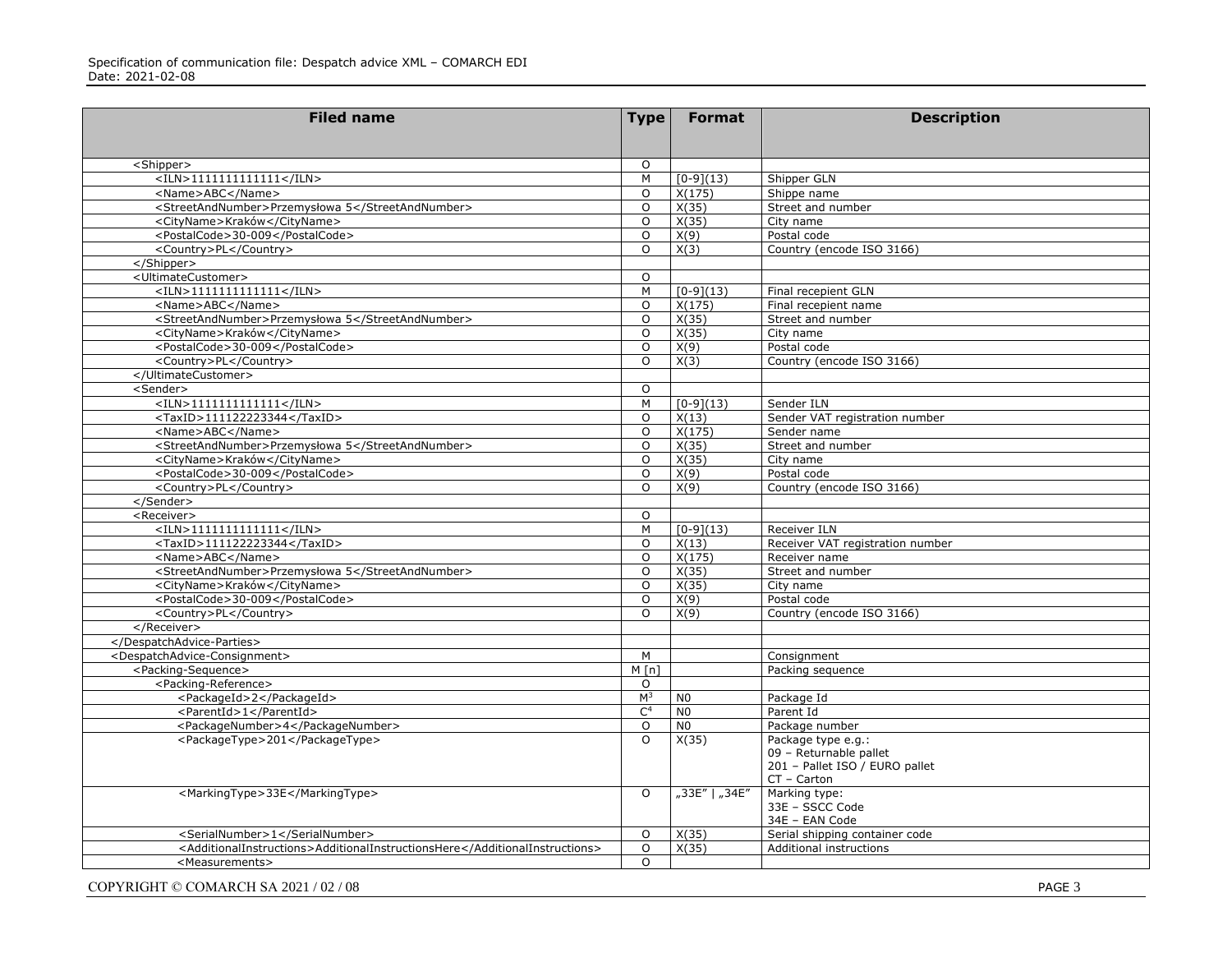| <b>Filed name</b>                                            | <b>Type</b>    | <b>Format</b>  | <b>Description</b>                                         |
|--------------------------------------------------------------|----------------|----------------|------------------------------------------------------------|
|                                                              |                |                |                                                            |
| <grossweight>105</grossweight>                               | O              | R <sub>3</sub> | Total gross weight of the consignment                      |
| <grossweightunitofmeasure>KGM</grossweightunitofmeasure>     | $\circ$        | X(3)           | Gross weight unit of measure                               |
| <netweight>105</netweight>                                   | $\circ$        | R <sub>3</sub> | Net weight of the consignment                              |
| <netweightunitofmeasure>KGM</netweightunitofmeasure>         | $\Omega$       | X(3)           | Net weight unit of measure                                 |
| <volume>20</volume>                                          | $\Omega$       | R <sub>3</sub> | Total volume of the consignment                            |
| <volumeunitofmeasure>CMQ</volumeunitofmeasure>               | $\circ$        | X(3)           | Volume unit of measure                                     |
| <height>20</height>                                          | $\circ$        | R <sub>3</sub> | Height of the consignment                                  |
| <heightunitofmeasure>CMT</heightunitofmeasure>               | $\circ$        | X(3)           | Height unit of measure                                     |
| <width>20</width>                                            | $\circ$        | R <sub>3</sub> | Width of the consignment                                   |
| <widthunitofmeasure>CMT</widthunitofmeasure>                 | $\circ$        | X(3)           | Width unit of measure                                      |
| <length>20</length>                                          | $\Omega$       | R <sub>3</sub> | Length of the consignment                                  |
| <lengthunitofmeasure>CMT</lengthunitofmeasure>               | $\Omega$       | X(3)           | Length unit of measure                                     |
| <temperature>20</temperature>                                | $\Omega$       | $[-0-9](3)$    | Storage temperature                                        |
| <temperatureunitofmeasure>DD</temperatureunitofmeasure>      | $\circ$        | X(3)           | Temperature unit of measure                                |
| <layeronpallet>20</layeronpallet>                            | $\circ$        | $[0-9](3)$     | Layer on pallet                                            |
| <layeronpalletunitofmeasure>PCE</layeronpalletunitofmeasure> | $\Omega$       | X(3)           | Layer on pallet unit of measure                            |
| <casesonlayer>1234</casesonlayer>                            | $\Omega$       | $[0-9](13)$    | Cases on layer                                             |
| <casesonlayerunitofmeasure>PCE</casesonlayerunitofmeasure>   | $\Omega$       | X(3)           | Cases on layer unit of measure                             |
|                                                              |                |                |                                                            |
|                                                              |                |                |                                                            |
| <line></line>                                                | O[n]           |                |                                                            |
| <line-item></line-item>                                      | M              |                |                                                            |
| <linenumber>1</linenumber>                                   | M              | $[0-9](6)$     | Line number                                                |
| <orderlinenumber>1</orderlinenumber>                         | $\Omega$       | $[0-9](6)$     | Order line number                                          |
| <ean>1111111111111</ean>                                     | M              | $[0-9] (14)$   | EAN-8, EAN-13, UPC-A or DUN-14 - number of shipped product |
| <buyeritemcode>BuyerItemCode_1</buyeritemcode>               | $\circ$        | X(35)          | Item code by buyer                                         |
| <supplieritemcode>SupplierItemCode_1</supplieritemcode>      | $\circ$        | X(35)          | Item code by supplier                                      |
| <grade>Grade_1</grade>                                       | $\Omega$       | X(70)          | Item grade                                                 |
| <variety>Variety 1</variety>                                 | $\Omega$       | X(70)          | Item variety                                               |
| <producttype>ProductType 1</producttype>                     | $\Omega$       | X(70)          | Item product type                                          |
| <size>Size_1</size>                                          | $\Omega$       | X(70)          | Item size                                                  |
| <color>Color_1</color>                                       | $\Omega$       | X(70)          | Item color                                                 |
| <quantitydespatched>100</quantitydespatched>                 | M              | R <sub>3</sub> | Quantity sent                                              |
| <unitpacksize>3</unitpacksize>                               | $\circ$        | R <sub>3</sub> | Number of consumer units in the traded unit                |
| <unitofmeasure>PCE</unitofmeasure>                           | O <sup>1</sup> | X(3)           | Unit of measure                                            |
| <itemdescription>ItemDescription</itemdescription>           | $\Omega$       | X(70)          | Description                                                |
| <itemtype>RC</itemtype>                                      | $\Omega$       | "CU"   "RC"    | Returnable container identifier:                           |
|                                                              |                |                | "CU" - Consumer unit                                       |
|                                                              |                |                | "RC" - Returnable container                                |
| <quantitydifference>20</quantitydifference>                  | $\circ$        | R <sub>3</sub> | Quantity variances                                         |
| <differencereason>AB</differencereason>                      | $\Omega$       | "AB"   "AC"    | Reason for change:                                         |
|                                                              |                | "AD"   "AE"    | $AB =$ Item no longer produced                             |
|                                                              |                | "AF"   "AG"    | $AC = Over-shipped$                                        |
|                                                              |                |                | $AD =$ Item out of stock at manufacturer                   |
|                                                              |                |                | $AE =$ Delivered but not advised                           |
|                                                              |                |                | $AF =$ Goods delivered damaged                             |
|                                                              |                |                | $AG =$ Delivered too late                                  |
| <expirationdate>2005-05-24</expirationdate>                  | $\Omega$       | CCYY-MM-DD     | Expiration date                                            |
|                                                              |                | $ $ DD.MM $ $  |                                                            |
|                                                              |                | MM.CCYY        |                                                            |
|                                                              |                | <b>CCYY</b>    |                                                            |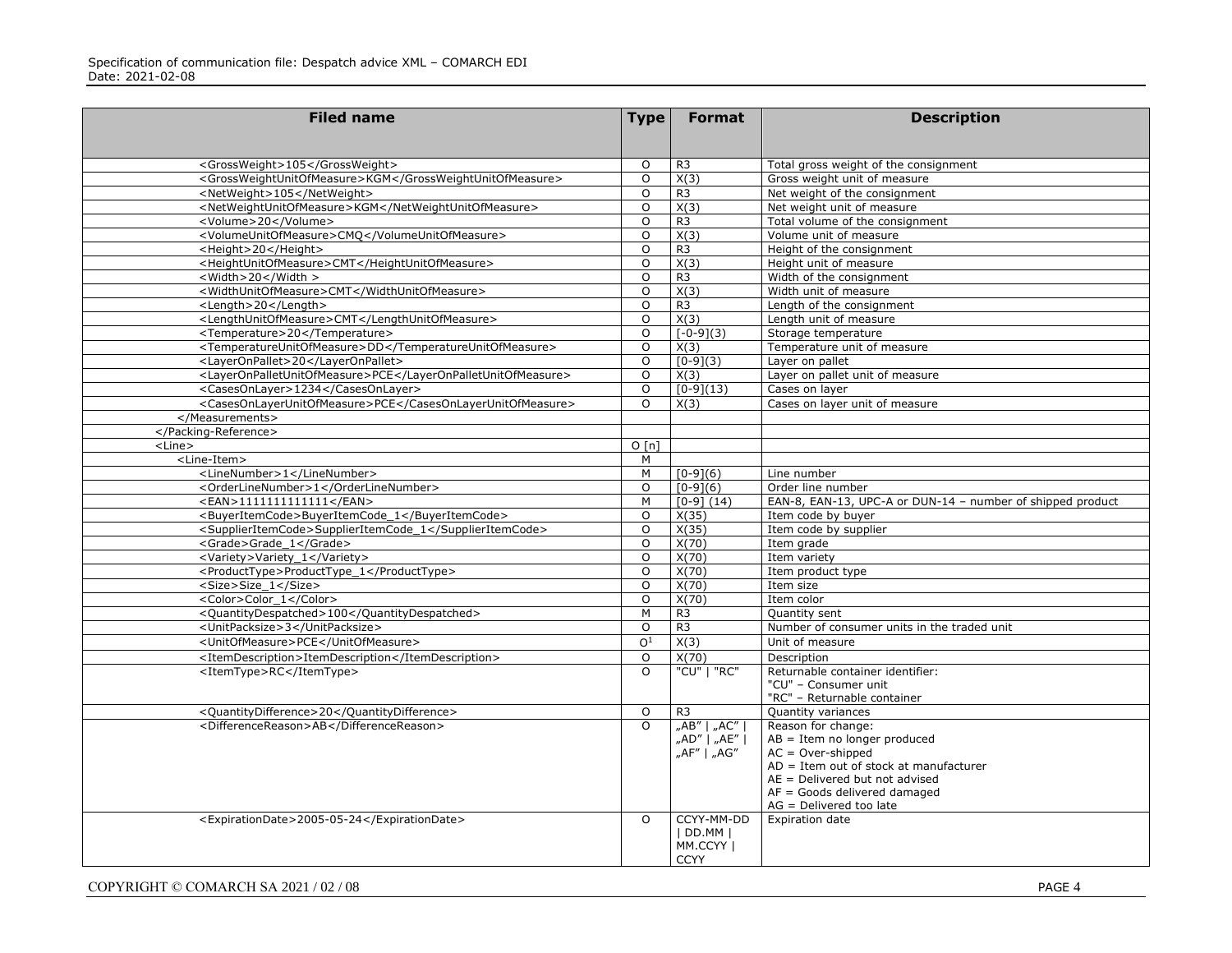| <b>Filed name</b>                                          | <b>Type</b>    | <b>Format</b>  | <b>Description</b>                         |
|------------------------------------------------------------|----------------|----------------|--------------------------------------------|
|                                                            |                |                |                                            |
|                                                            |                |                |                                            |
| <productiondate>2005-05-24</productiondate>                | $\Omega$       | CCYY-MM-DD     | Production date                            |
| <bestbeforedate>2005-05-24</bestbeforedate>                | $\circ$        | CCYY-MM-DD     | Best before date                           |
| <packagingdate>2005-05-24</packagingdate>                  | $\Omega$       | CCYY-MM-DD     | Packaging date                             |
| <slaughteringdate>2005-05-24</slaughteringdate>            | $\Omega$       | CCYY-MM-DD     | Slaughtering date                          |
| <firstfreezingdate>2005-05-24</firstfreezingdate>          | $\Omega$       | CCYY-MM-DD     | First freezing date                        |
| <remarks>TEXT</remarks>                                    | $\Omega$       | X(350)         | Free form text                             |
| <handlinginstructions>TEXT</handlinginstructions>          | $\Omega$       | X(350)         | Handling instructions                      |
| <packagetype>CT</packagetype>                              | $\circ$        | X(35)          | Package type                               |
| <furtherprocessing>FurtherProcessing_1</furtherprocessing> | $\circ$        | X(70)          | Further processing indication              |
|                                                            |                |                |                                            |
| <line-order></line-order>                                  | $\Omega$       |                |                                            |
| <buyerordernumber>0123456789</buyerordernumber>            | $\circ$        | X(35)          | Buyer order number                         |
| <supplierordernumber>0123456789</supplierordernumber>      | $\circ$        | X(35)          | Supplier order number                      |
| <internalordernumber>0123456789</internalordernumber>      | $\circ$        | X(35)          | Internal order number                      |
| <buyerorderdate>2005-05-24</buyerorderdate>                | $\Omega$       | CCYY-MM-DD     | Buyer order date                           |
|                                                            |                |                |                                            |
| <line-measurements></line-measurements>                    | O              |                |                                            |
| <grossweight>105</grossweight>                             | $\Omega$       | R <sub>3</sub> | Total gross weight of the consignment      |
| <grossweightunitofmeasure>KGM</grossweightunitofmeasure>   | $\circ$        | X(3)           | Gross weight unit of measure               |
| <netweight>105</netweight>                                 | $\circ$        | R <sub>3</sub> | Net weight of the consignment              |
| <netweightunitofmeasure>KGM</netweightunitofmeasure>       | $\overline{O}$ | X(3)           | Net weight unit of measure                 |
| <height>20</height>                                        | $\circ$        | R <sub>3</sub> | Height of the consignment                  |
| <heightunitofmeasure>CMT</heightunitofmeasure>             | $\Omega$       | X(3)           | Height unit of measure                     |
| <width>20</width>                                          | $\circ$        | R <sub>3</sub> | Width of the consignment                   |
| <widthunitofmeasure>CMT</widthunitofmeasure>               | $\Omega$       | X(3)           | Width unit of measure                      |
| <length>20</length>                                        | $\circ$        | R <sub>3</sub> | Length of the consignment                  |
| <lengthunitofmeasure>CMT</lengthunitofmeasure>             | $\Omega$       | X(3)           | Length unit of measure                     |
|                                                            |                |                |                                            |
| <line-parties></line-parties>                              | $\circ$        |                |                                            |
| <ultimatecustomer></ultimatecustomer>                      | $\Omega$       |                |                                            |
| $<$ ILN>11111111111111                                     | М              | $[0-9](13)$    | Final recepient GLN                        |
| <name>ABC</name>                                           | $\circ$        | X(175)         | Final recepient name                       |
| <streetandnumber>Przemysłowa 5</streetandnumber>           | $\Omega$       | X(35)          | Street and number                          |
| <cityname>Kraków</cityname>                                | $\circ$        | X(35)          | City name                                  |
| <postalcode>30-009</postalcode>                            | $\Omega$       | X(9)           | Postal code                                |
| <country>PL</country>                                      | $\Omega$       | X(3)           | Country (encode ISO 3166)                  |
|                                                            |                |                |                                            |
|                                                            |                |                |                                            |
| <line-localization></line-localization>                    | $\Omega$       |                |                                            |
| <countryoforigin>Polska</countryoforigin>                  | $\Omega$       | X(70)          | Country of origin/place of birth of animal |
| <countryofbreeding>Polska</countryofbreeding>              | $\circ$        | X(70)          | Country/place of breeding of animal        |
| <countryofslaughtering>Polska</countryofslaughtering>      | $\circ$        | X(70)          | Country of slaughtering of animal          |
| <countryofcutting>Polska</countryofcutting>                | $\circ$        | X(70)          | Country of cutting of animal               |
| <cuttinglocation>Warszawa</cuttinglocation>                | $\circ$        | X(70)          | Location of cutting                        |
| <slaughteringlocation>Warszawa</slaughteringlocation>      | $\Omega$       | X(70)          | Location of slaughtering                   |
| <plant>123456</plant>                                      | $\Omega$       | X(70)          | Plant number                               |
|                                                            |                |                |                                            |
| <package-identification></package-identification>          | O              |                |                                            |
| <goods-identity></goods-identity>                          | M[n]           |                | Goods identification numbers               |
|                                                            |                |                |                                            |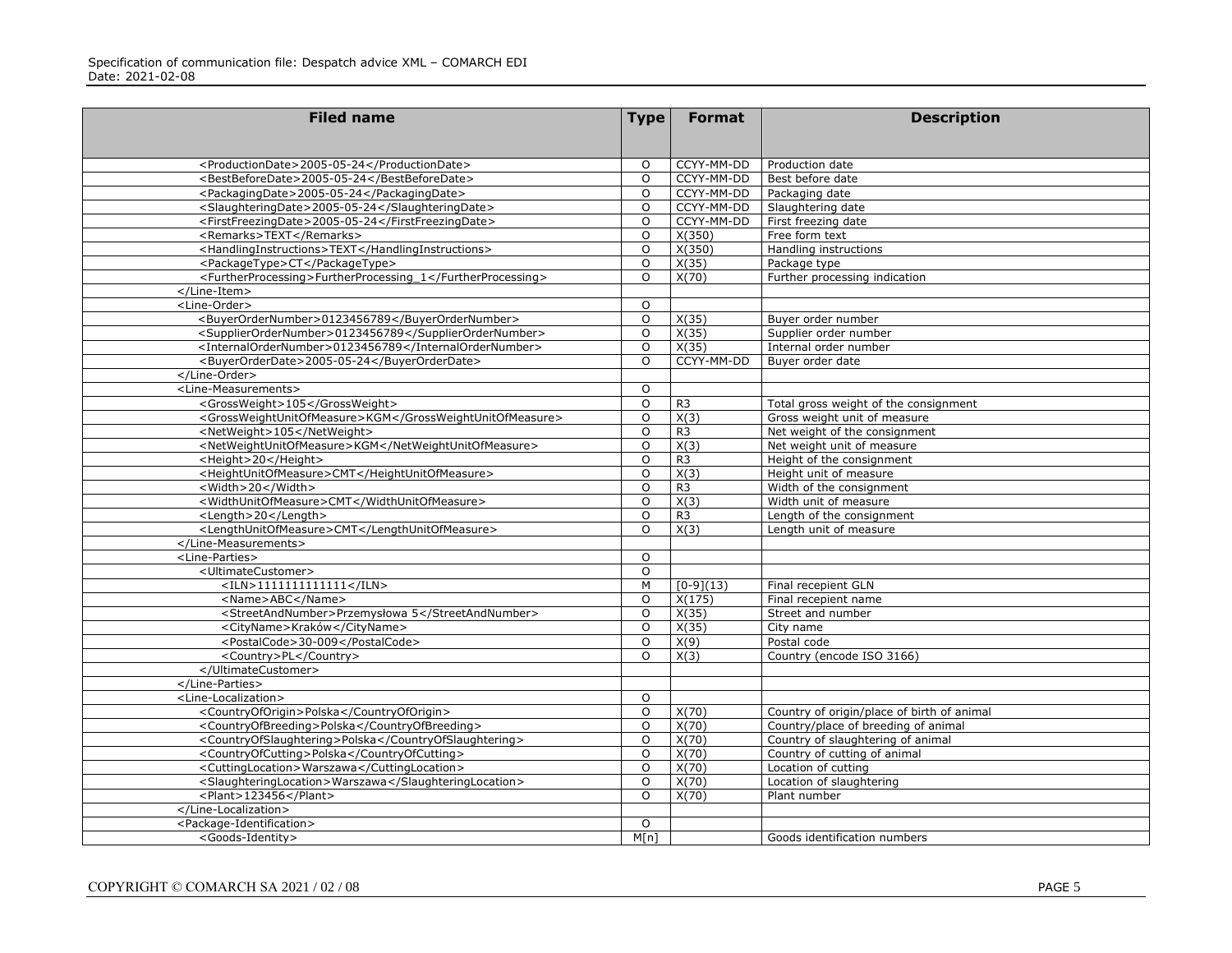| <b>Filed name</b>           | Type | <b>Format</b> | <b>Description</b>                                                                                                                                                                                    |
|-----------------------------|------|---------------|-------------------------------------------------------------------------------------------------------------------------------------------------------------------------------------------------------|
|                             |      |               |                                                                                                                                                                                                       |
| <type>BJ</type>             | м    |               | $BJ = SSCC$ - serial number of the shipping unit; $BN =$ serial number;<br>$BX = lot number$ ; $NB = batch number$ ; $SN = serial number$ ; $X2 =$<br>eartag number; SRX = herd identification number |
| $<$ Range $>$               | M[5] |               |                                                                                                                                                                                                       |
| <id-begin>100000</id-begin> | M    | X(35)         | Identification number - beginning of the pool                                                                                                                                                         |
| <id-end>200000</id-end>     | O    | X(35)         | Identification number - ending of the pool                                                                                                                                                            |
| $\langle$ Range $\rangle$   |      |               |                                                                                                                                                                                                       |
|                             |      |               |                                                                                                                                                                                                       |
|                             |      |               |                                                                                                                                                                                                       |
| $<$ /Line $>$               |      |               |                                                                                                                                                                                                       |
|                             |      |               |                                                                                                                                                                                                       |
|                             |      |               |                                                                                                                                                                                                       |
|                             |      |               |                                                                                                                                                                                                       |
|                             |      |               |                                                                                                                                                                                                       |

1) Allowed units of measure which can be used in these fields:

| Unit of measure                 | Unit of measure code<br><unitofmeasure></unitofmeasure> |
|---------------------------------|---------------------------------------------------------|
| metre                           | MTR                                                     |
| square metre                    | MTK                                                     |
| kilogram                        | KGM                                                     |
| litre                           | <b>LTR</b>                                              |
| piece                           | <b>PCE</b>                                              |
| pair (Two articles which belong | PR.                                                     |
| together)                       |                                                         |
| metric ton (1000kg)             | TNF                                                     |

2) This section includes information about location of the company which issues an invoice.

According to Polish Law (Dz.U. 2006 nr 208 poz. 1540 Ustawa z dnia 18 października 2006 r. o zmianie ustawy o Krajowym Rejestrze Sądowym oraz niektórych innych ustaw) this segment must be used in the message if the issuer of the message is obliged by the law (Commercial Companies).

## 3) PackageID numbering starts from 1.

4) ParentID should be filled if there is defined upper packing level.

5) If order number is the same for all detail lines, reference to order number must be filled and segment <Line-Order> is not used. In other case reference to ordern number is not filled in header and segment <Line-Order> must be filled for each line.

## **Type:**

M- Mandatory

O- Optional

C - Conditional

[n] – Maximum occurrences

In case of occurrences are not equal 0 or 1, maximum number is marked in square bracket. Minimum number of occurrences means that field is mandatory.

## **Fields format:**

Specifies range of accepted values (acceptable range of signs), precision of real number values: [A-Z](3) range of characters, capital letters from "A" to "Z" maximum number of characters: 3